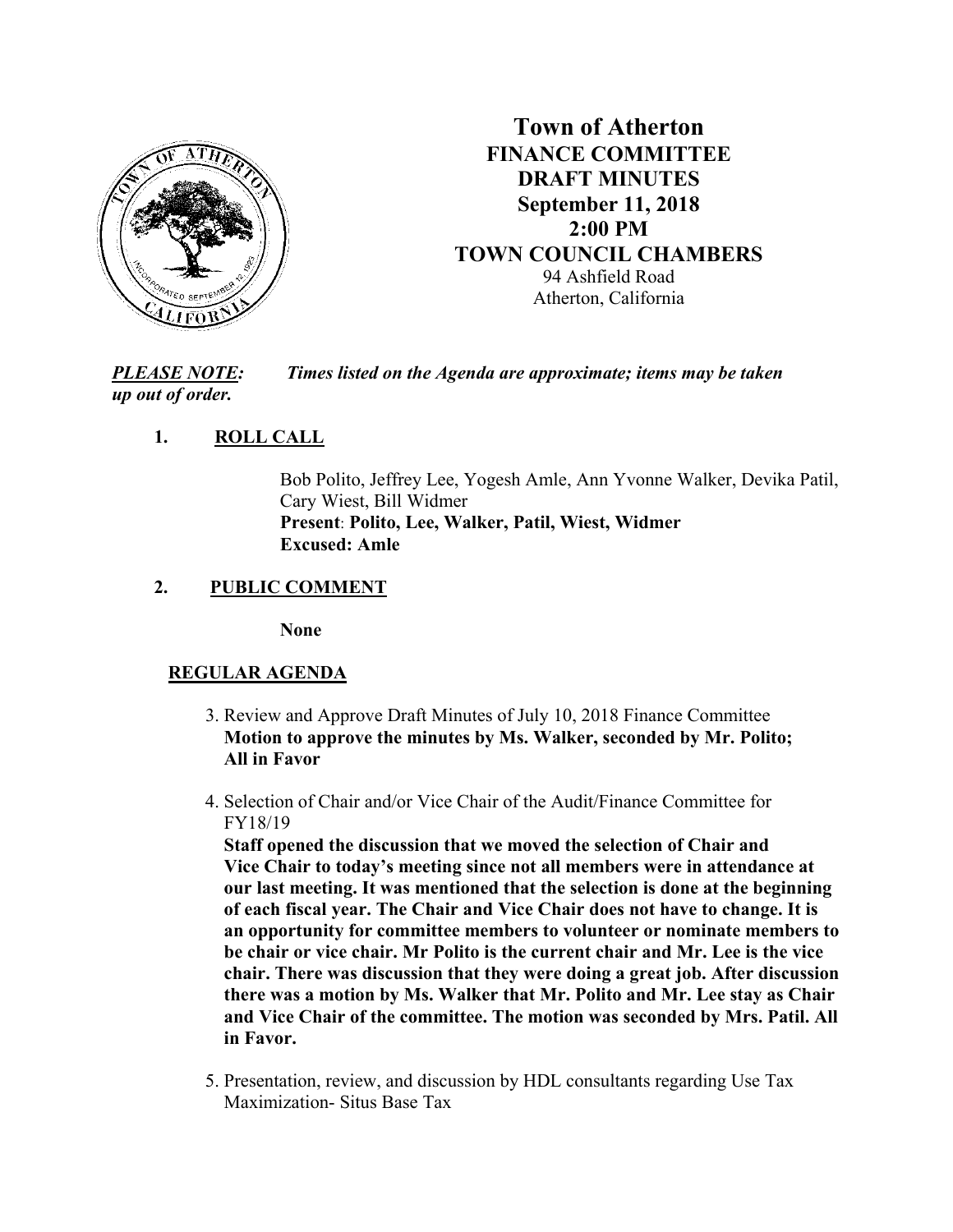**Staff opened up the item that in recent years the City Council has discussed revenue options, alternatives, and updates to the Town General Fund. As part of exploration of alternative revenues staff identified the potential for additional allocation of sales and use tax through local construction contracts. The Town has extensive home construction in the area as there are numerous general contractors and subcontractors in the town throughout the year. As part of revenue alternatives staff enlisted the help of HDL to explore the direct allocation of use tax of construction contracts. Staff communicated that Matt Hinderliter with HDL was present at the meeting to give a presentation discussion regarding local use maximization programs-Situs Base Sales Tax.**

**Mr. Hinderliter explained the process to analyze any instances that would make it possible for the Town to proceed down the path of the voluntary Situs Base tax allocation. He explained the Bradley burns local sales and use tax and how direct allocation is made to the Town of Atherton via taxable sales made by vendors located in the Town either retail from or home based business. Another way for sales and use tax was through indirect allocation to Atherton via San Mateo County pool. This includes the Situs Base Construction contract work below \$5 Million or sales to an end user in Atherton shipped from outside California. Mr. Hinderliter further explained the difference between indirect and direct tax allocation. Discussion ensued regarding Construction Contracts above \$5 Million. The threshold must apply to individual sub-contractors, not overall project. The contractor must contact CDTFA to obtain a sub-permit for a jobsite, in advance of the project. The important part of the presentation included that the applicability is mainly to sales of fixtures, and could also apply to purchase of materials for out of state vendors. Discussion ensued on the applicability of the Situs Base and the requirements that must be fulfilled. Mr Hinderliter then explained the process discovering the options available, possible projections, and review of point of sales tax of projects from the County Pool and the California Department of Tax and Fee Administration. HDL will assist the Town in review of the possibilities of this program via the County Pool and CDTFA and will report back at a later date once the sales tax point of sales are reviewed for projects.**

 6. Receive Grand Jury Report: "Cooperative Purchasing- A roadmap to effective procurement". Review, Discuss, and provide recommendation to the City Council in providing a response to the findings and recommendations in the Grand Jury Report

**The Finance Committee was tasked with reviewing the Grand Jury report for findings and recommendation. The Committee reviewed staff recommendation to City Council in providing a response to the GJR in the report cooperative purchasing a procurement. It is communicated in the GJR that each City Council and County Board of Supervisors should respond to the findings and recommendations with respect to their own**